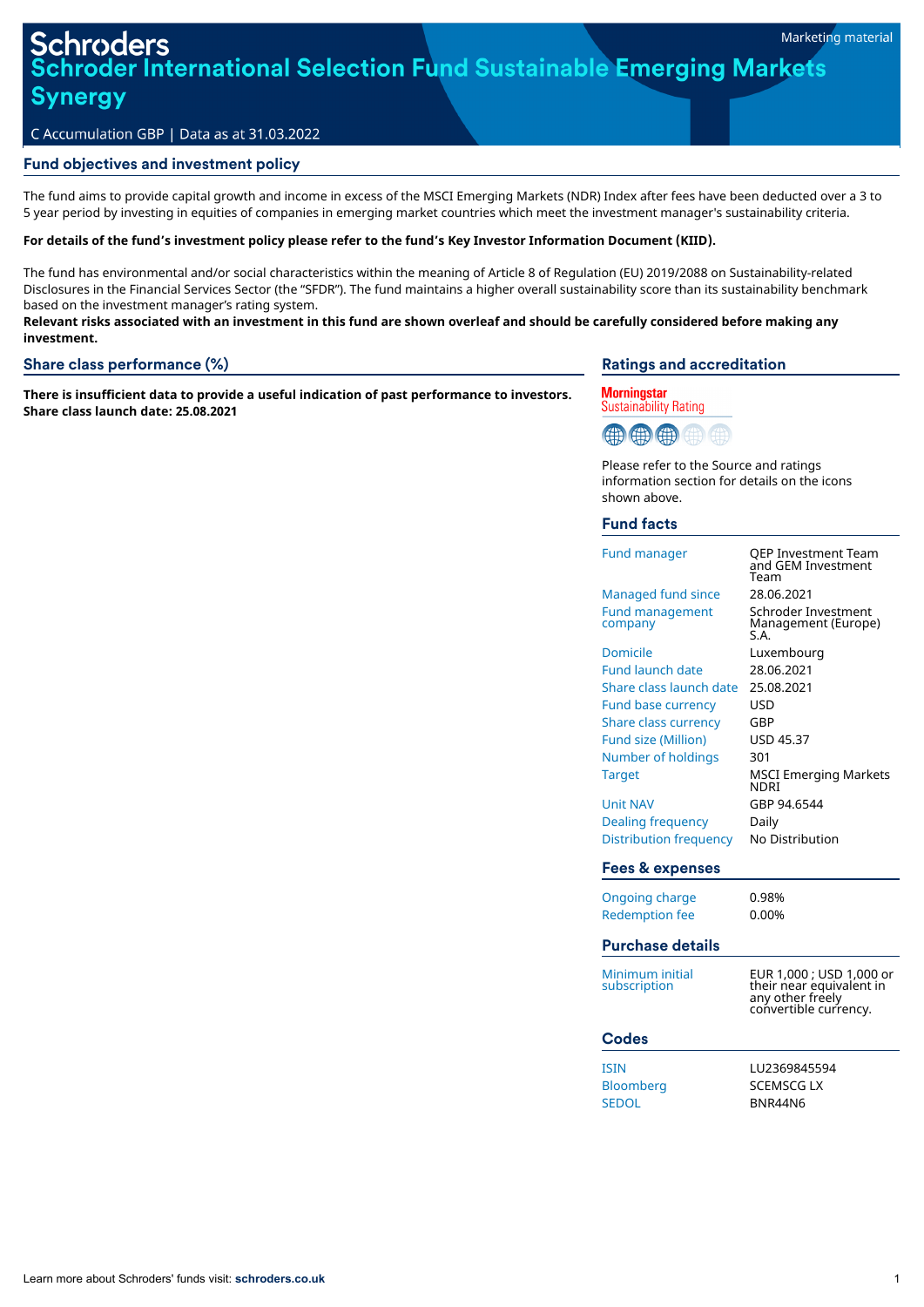# **Schroders** hroder International Selection Fund Sustainable Emerging Markets **Synergy**

## C Accumulation GBP | Data as at 31.03.2022

#### Risk considerations

**Currency risk:**The fund may lose value as a result of movements in foreign exchange rates. **Derivatives risk – efficient portfolio management:** Derivatives may be used to manage the portfolio efficiently. A derivative may not perform as expected, may create losses greater than the cost of the derivative and may result in losses to the fund.

**Emerging Markets & Frontier risk:** Emerging markets, and especially frontier markets, generally carry greater political, legal, counterparty, operational and liquidity risk than developed markets. deviate from the target benchmark. The investment manager will invest in

**Liquidity risk:** In difficult market conditions, the fund may not be able to sell a security for full value or at all. This could affect performance and could cause the fund to defer or suspend redemptions of its shares.

**Operational risk:** Operational processes, including those related to the safekeeping of assets, may fail. This may result in losses to the fund.

**Performance risk:** Investment objectives express an intended result but there is no guarantee that such a result will be achieved. Depending on market conditions and the macro economic environment, investment objectives may become more difficult to achieve. **IBOR:** The transition of the financial markets away from the use of interbank offered rates (IBORs) to alternative reference rates may impact the valuation of certain holdings and disrupt liquidity in certain instruments. This may impact the investment performance of the fund. **Sustainability Risk Factor:** The fund has environmental and/or social characteristics. This means it may have limited exposure to some companies, industries or sectors and may forego certain investment opportunities, or dispose of certain holdings, that do not align with its sustainability criteria. Therefore, the fund may underperform other funds that do not apply similar criteria. The fund may invest in companies that do not reflect the beliefs and values of any particular investor.

#### Synthetic risk & reward indicator (SRRI)



The risk category was calculated using historical performance data and may not be a reliable indicator of the fund's future risk profile. The fund's risk category is not guaranteed to remain fixed. Please see the Key Investor Information Document for more information.

# Asset allocation

Source: Schroders. Top holdings and asset allocation are at fund level.

# Sector (%)



# Geographical Breakdown (%)

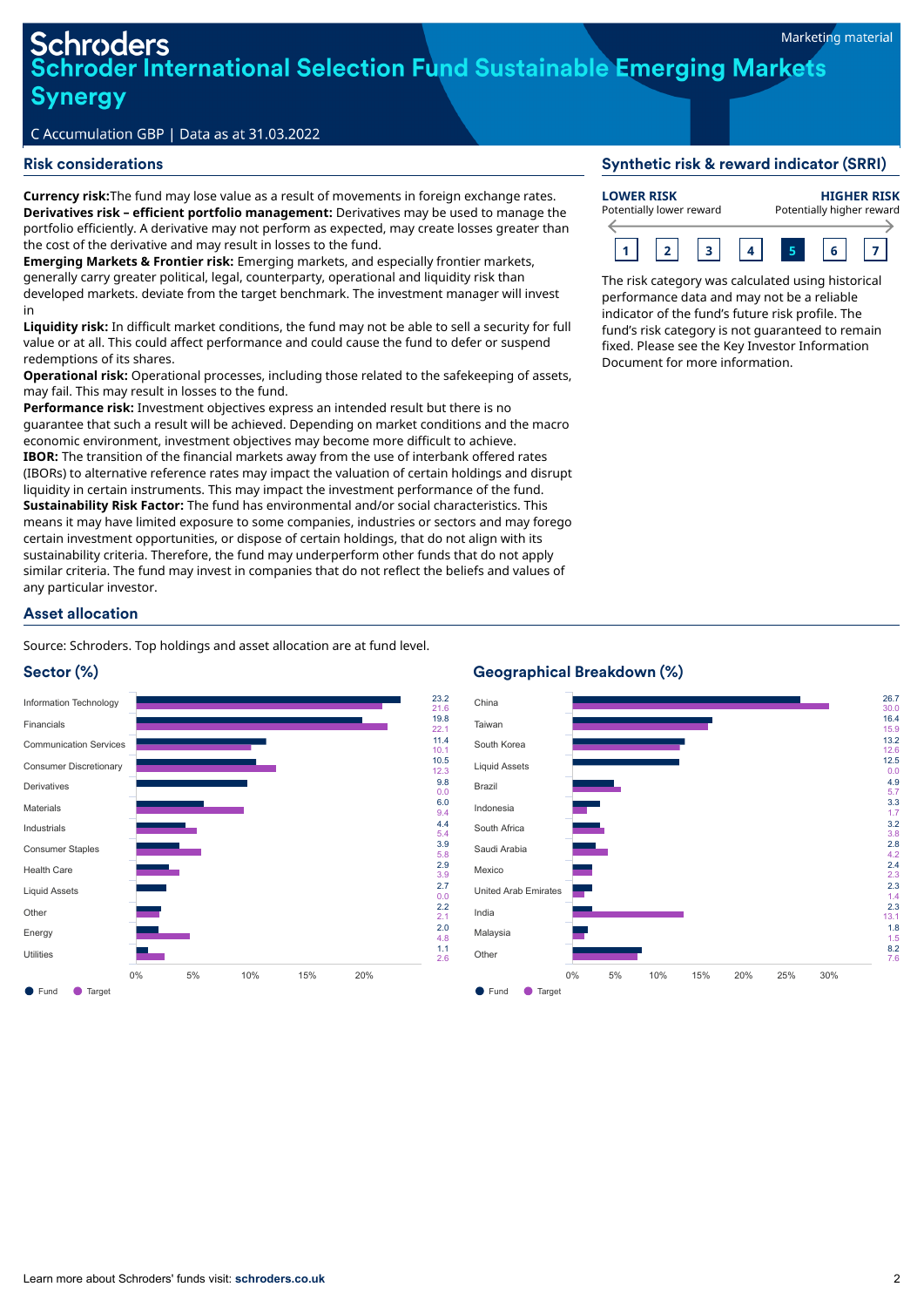# Schroders<br>Schroder International Selection Fund Sustainable Emerging Markets<br>Synergy **Synergy**

C Accumulation GBP | Data as at 31.03.2022

# Region (%)



# Top 10 holdings (%)

| <b>Holding name</b>                        | ℅   |
|--------------------------------------------|-----|
| Taiwan Semiconductor Manufacturing Co Ltd  | 9.0 |
| Samsung Electronics Co Ltd                 | 5.8 |
| <b>Tencent Holdings Ltd</b>                | 4.8 |
| Alibaba Group Holding Ltd                  | 3.5 |
| <b>ID.com Inc</b>                          | 2.1 |
| iShares MSCI Saudi Arabia Capped UCITS ETF | 1.4 |
| SK Hynix Inc                               | 1.2 |
| Emirates Telecommunications Group Co PJSC  | 1.0 |
| Telkom Indonesia Persero Thk PT            | 0.9 |
| MediaTek Inc                               | 0.9 |
|                                            |     |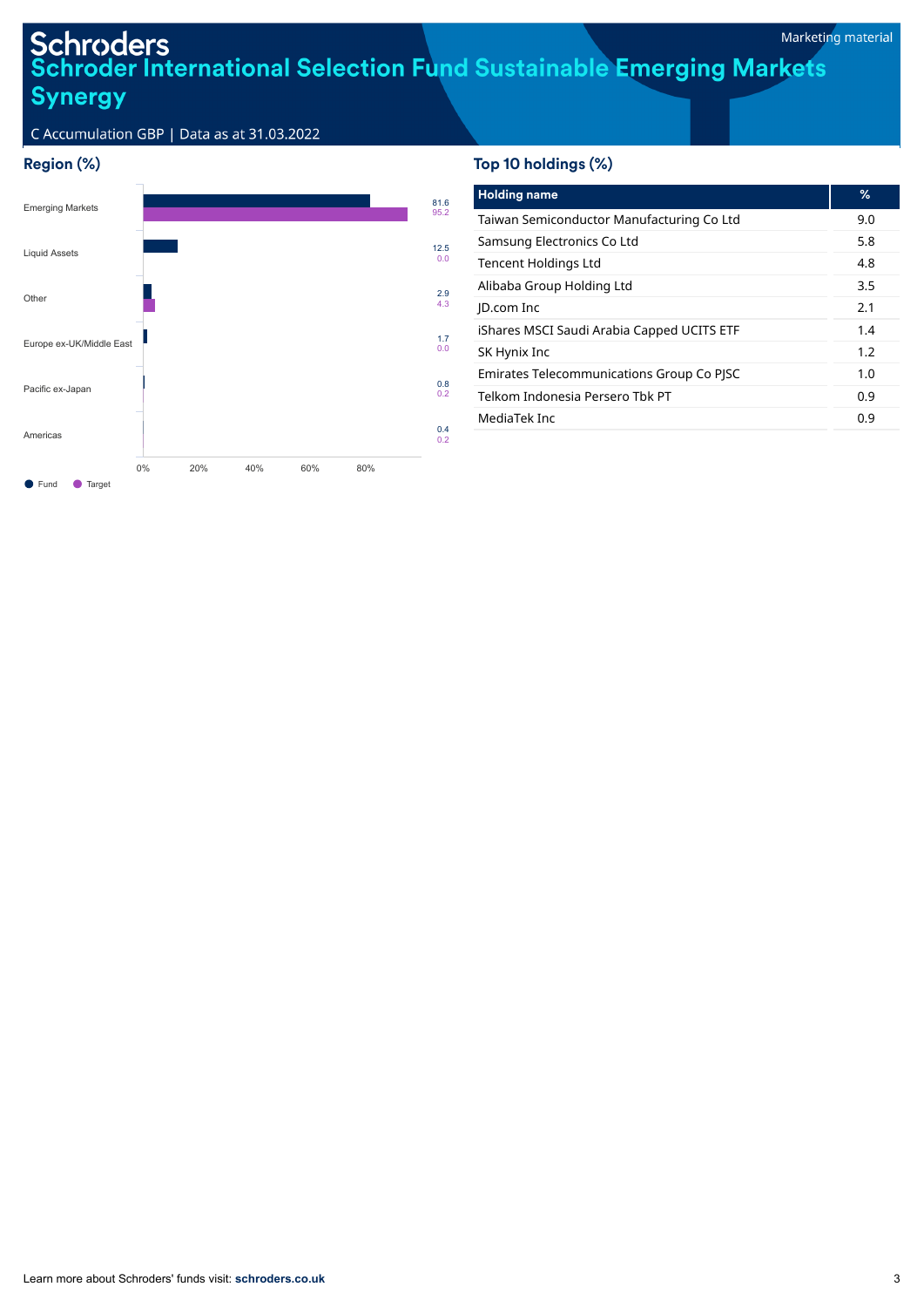# **Schroders Schroder International Selection Fund Sustainable Emerging Markets Synergy**

# C Accumulation GBP | Data as at 31.03.2022

## Proprietary Sustainability Metrics %



The sustainability scores of the fund and the benchmark are shown. The benchmark is the 30% MSCI AC World index (hedged to EUR), 40% Barclays Global Aggregate Corporate Bond index (hedged to EUR) and 30% Barclays Global High Yield excl CMBS & EMG 2% index (hedged to EUR),.

The Schroders Impact score is based on Schroders' proprietary tool, SustainEx™. SustainEx™ provides an estimate of the potential societal or environmental impact that may be created by the companies and other issuers in which the fund is invested. The result is expressed as a notional percentage (positive or negative) of sales of the relevant underlying companies and other issuers. For example, a SustainEx™ score of +2% would mean a company contributes \$2 of relative notional positive impact (i.e. benefits to society) per \$100 of sales.

We calculate SustainEx™ scores for companies and other issuers in the fund to arrive at the total fund score.

The "Overall Impact" shown is a measure of the fund's estimated impact compared to that of its benchmark, in each case calculated as a relative notional percentage as described above.

The "Impact on People" and "Impact on Planet" measure the fund's estimated underlying benefits and harms, as compared to its benchmark, in each case calculated as a relative notional percentage as described above.







Overall Impact On: Planet



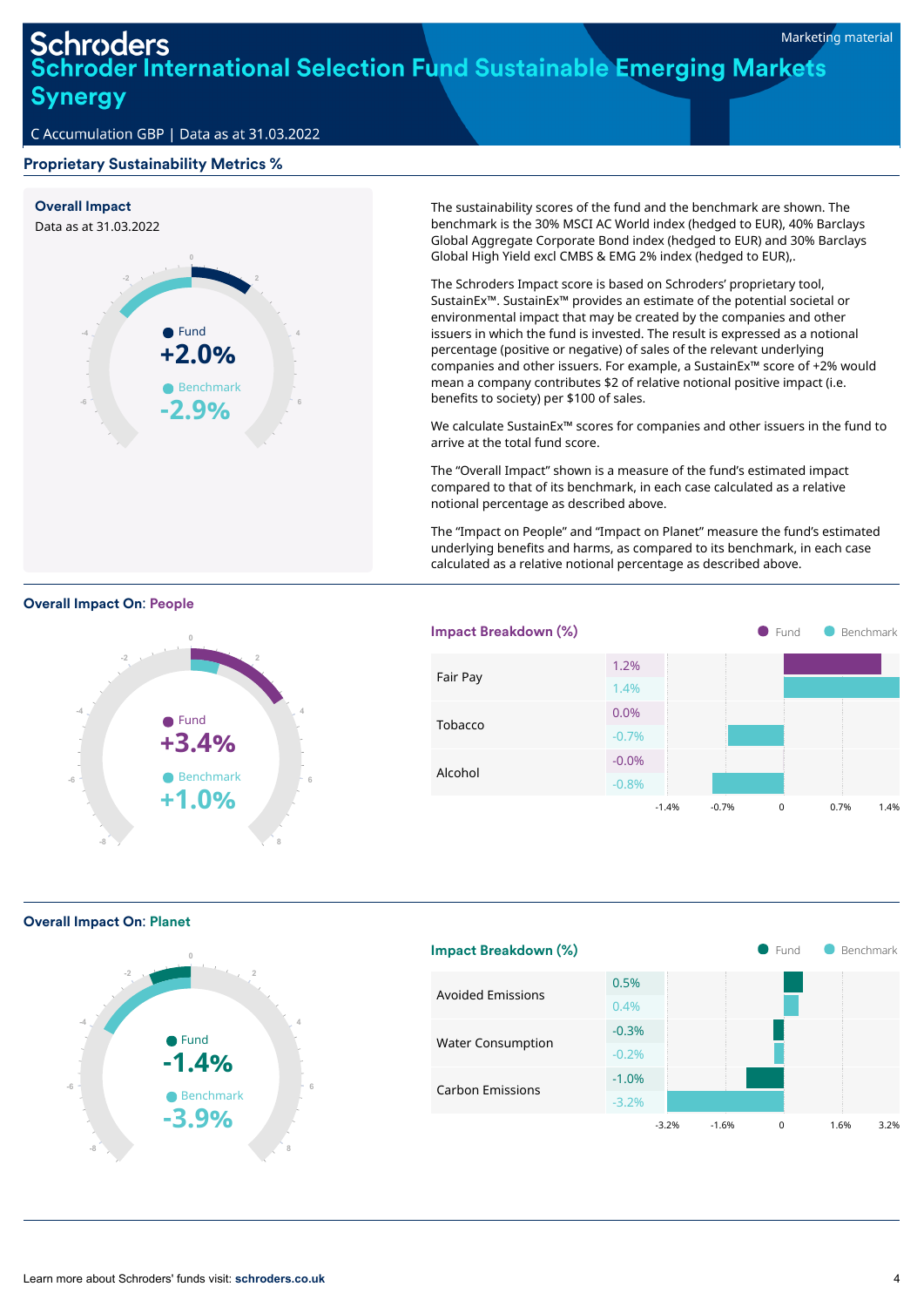-3.2% -1.6% 0 1.6% 3.2%

# roders oder International Selection Fund Sustainable Emerging Markets **Synergy**

# C Accumulation GBP | Data as at 31.03.2022

### Climate dashboard



Source: MSCI. Carbon Intensity is based on reported scope 1 & 2 emissions. Fossil Fuel Exposure charts for sub-funds that are categorised as Article 8 or Article 9 under SFDR apply a revenue-based exclusion on companies operating in the coal sector. Companies generating more than 10% of their revenue from thermal coal extraction and companies that generate more than 30% of their revenue from coal-fired power are systematically excluded. Some sub-funds apply a more stringent exclusion criterion. Any fund exposure to coal reflects investments in companies whose coalrelated revenues are below the accepted threshold. Please refer to the fund sustainability disclosures for more details on exclusions. The fund's sustainability benchmark is 30% MSCI AC World index (hedged to EUR), 40% Barclays Global Aggregate Corporate Bond index (hedged to EUR) and 30% Barclays Global High Yield excl CMBS & EMG 2% index (hedged to EUR),.

#### Sustainability performance measures

| Category | <b>Measure</b>                         | <b>Description</b>                                                                         | <b>Units</b>                                                        | Fund                       | <b>Benchmark</b>            |
|----------|----------------------------------------|--------------------------------------------------------------------------------------------|---------------------------------------------------------------------|----------------------------|-----------------------------|
| People   | Policy Human<br>Rights                 | Does the company publish a policy<br>governing human rights standards of its<br>operations | % of companies with a policy on human<br>rights in place            | 66.6%<br>Coverage: 80.7%   | 68.7%<br>Coverage: 96.5%    |
|          | <b>Board Gender</b><br>Diversity       | Percentage of women on the Board                                                           | % Average percentage of women on boards                             | 12.4%<br>Coverage: 80.7%   | 12.5%<br>Coverage: 96.4%    |
|          | Employees<br>Community<br>Work Program | Is there a programme for employees to<br>volunteer with community initiatives?             | % of companies with Employees Community<br>Work programmes in place | 85.5%<br>Coverage: 80.7%   | 85.6%<br>Coverage: 96.5%    |
|          | Independent<br>Board<br><b>Members</b> | Percentage of independent directors on the<br>Board                                        | % of total directors who are independent                            | 48.5%<br>Coverage: 80.7%   | 48.4%<br>Coverage: 96.4%    |
|          | CEO-Chairman<br>Separation             | Are the CEO and Chairman separate roles?                                                   | % of companies with separate CEO and<br>Chairman                    | 59.5%<br>Coverage: 80.7%   | 60.6%<br>Coverage: 96.5%    |
| Planet   | <b>Water Intensity</b>                 | Water withdrawal relative to each \$1mn of<br>sales                                        | Cubic metres of water per \$mn sales                                | 5,974.2<br>Coverage: 58.3% | 20,518.4<br>Coverage: 66.0% |
|          | Policy Energy<br>Efficiency            | Does the company publish a policy to<br>improve energy efficiency?                         | % of companies with a policy on energy<br>efficiency in place       | 96.1%<br>Coverage: 80.7%   | 93.8%<br>Coverage: 96.5%    |
|          | Policy<br>Emissions<br>Reduction       | Does the company publish a policy to reduce<br>GHG emissions?                              | % of companies with a policy on emission<br>reduction in place      | 94.5%<br>Coverage: 80.7%   | 90.9%<br>Coverage: 96.5%    |

Source: Refinitiv as at 31.03.2022. The analysis shown is based on company disclosed information. Coverage is calculated based on the average weighted by holding percentage for each metric for the fund and benchmark. Coverage shows the % of company reported data that is available for each measure for the fund and the benchmark. The fund's sustainability benchmark is 30% MSCI AC World index (hedged to EUR), 40% Barclays Global Aggregate Corporate Bond index (hedged to EUR) and 30% Barclays Global High Yield excl CMBS & EMG 2% index (hedged to EUR),.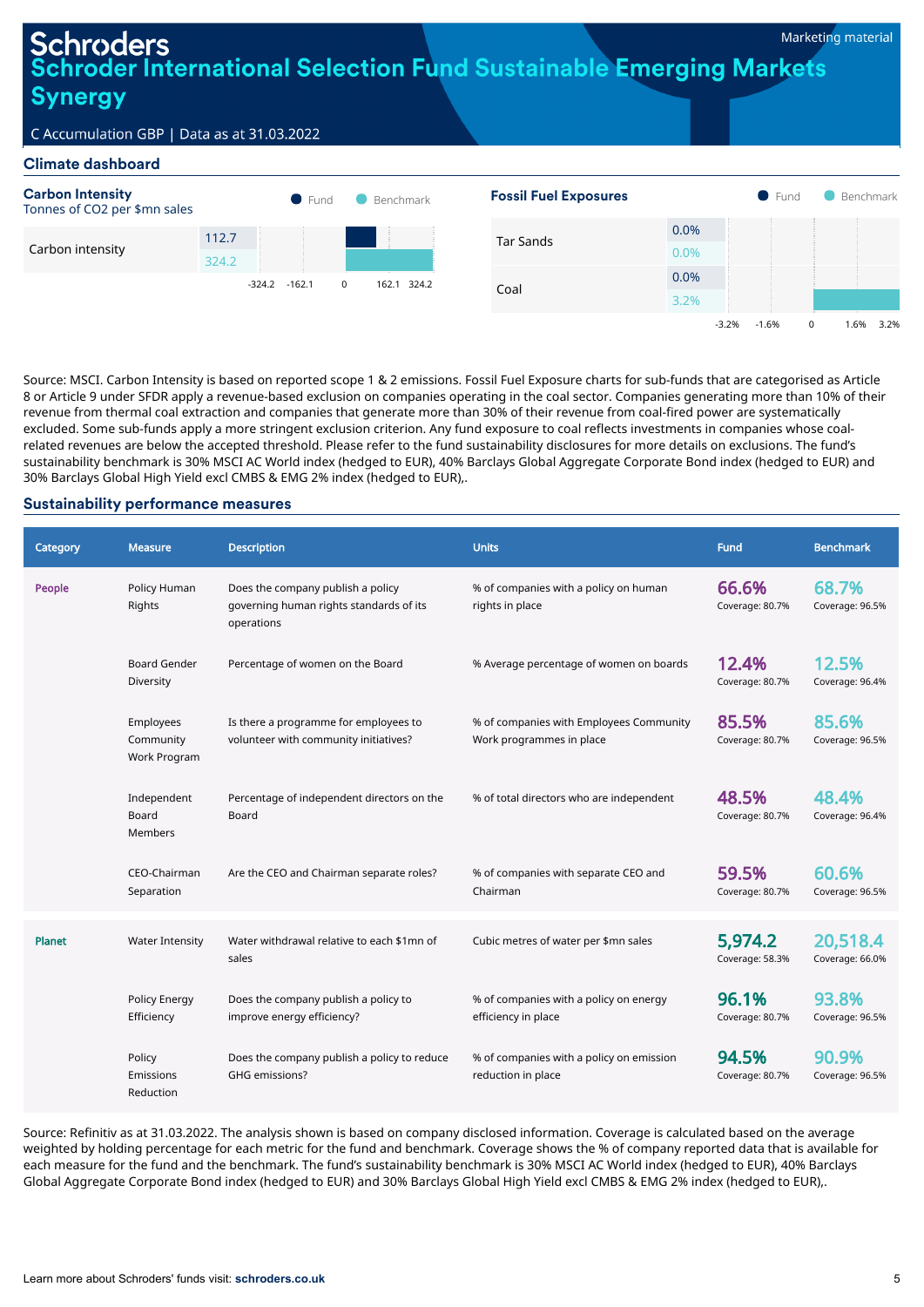# ler International Selection Fund Sustainable Emerging Markets Synergy

C Accumulation GBP | Data as at 31.03.2022

# Contact information

Schroder Investment Management (Europe) S.A. 5, rue Höhenhof Sennigerberg Luxembourg L-1736 Tel: +352 341 342 202 Fax: +352 341 342 342

For your security, communications may be taped or monitored.

# Information relating to changes in fund manager, investment objective, benchmark and corporate action information

Some performance differences between the fund and the benchmark may arise because the fund performance is calculated at a different valuation point from the benchmark. The fund's performance should be assessed against its target benchmark, being to exceed the MSCI Emerging Markets (NDR) index. The fund's investment universe is expected to overlap materially with the components of the target benchmark. The investment manager invests on a discretionary basis and there are no restrictions on the extent to which the fund's portfolio and performance may deviate from the target benchmark. The investment manager will invest in companies or sectors not included in the target benchmark in order to take advantage of specific investment opportunities. The benchmark(s) does/do not take into account the environmental and social characteristics or sustainable objective (as relevant) of the fund. The target benchmark has been selected because it is representative of the type of investments in which the fund is likely to invest and it is, therefore, an appropriate target in relation to the return that the fund aims to provide.

#### **Benchmarks:**

The investment manager invests on a discretionary basis and there are no restrictions on the extent to which the fund's portfolio and performance may deviate from the benchmark. The investment manager will invest in companies or sectors not included in the benchmark in order to take advantage of specific investment opportunities.

#### Source and ratings information

**Schroders' Proprietary tools,** including SustainEx, may not cover all of the fund's holdings from time to time, in which case Schroders may use a range of alternative methods to assess the relevant holding. In addition, certain types of assets (such as cash and certain equivalent securities) are treated as neutral and are therefore not considered by our proprietary tools. The SustainEx scores show month-end data. Where a fund maintains a higher overall sustainability score than its sustainability benchmark based on the investment manager's rating system, this means that the fund's weighted average score in SustainEx over the previous six month period will be higher than the benchmark's score in SustainEx over the same period, based on month-end data. Where a fund maintains a positive absolute sustainability score based on the investment manager's rating system, this means that the fund's weighted average score in SustainEx over the previous six month period will be higher than zero over the same period based on month-end data and any comparison to its benchmark's score is shown here for information and illustrative purposes only. Where a fund has different sustainability criteria, the fund's weighted average score in SustainEx compared to its benchmark's score is shown here for information and illustrative purposes only.

**Impact scores:** These are generated using Schroders' proprietary tool, SustainEx™, which provides an estimate of the potential social or environmental impact that a company or other issuer may create. It does this by using certain metrics with respect to that issuer and quantifying the positive and negative impacts of each of those metrics in economic terms to produce an aggregate measure. Not all of those metrics are represented in the impact scores on 'People' and 'Planet' and how those scores are generated may change over time. It utilises and is reliant on third party data (including third party estimates) as well as Schroders' own modelling assumptions, and the outcome differs from other sustainability tools and measures. Where SustainEx™ relies on data and estimates produced by third parties, Schroders seeks to ensure that such data and estimates are accurate, but Schroders cannot and does not warrant the accuracy, completeness and adequacy of such third party data and estimates. Like any model, SustainEx™ will evolve and develop over time as Schroders continues to assess, refine and add to the metrics and their relative contributions. Generating SustainEx™ scores involves an element of judgment and subjectivity across the different metrics chosen by Schroders, and accordingly Schroders does not accept any liability arising from any inaccuracy or omission in, or the use of or reliance on, SustainEx™ scores. As the model evolves, changes made to how metrics are applied may result in changes to the SustainEx™ score of any issuer and ultimately the overall fund/portfolio score. At the same time, of course, the issuer's SustainEx performance might improve or deteriorate.